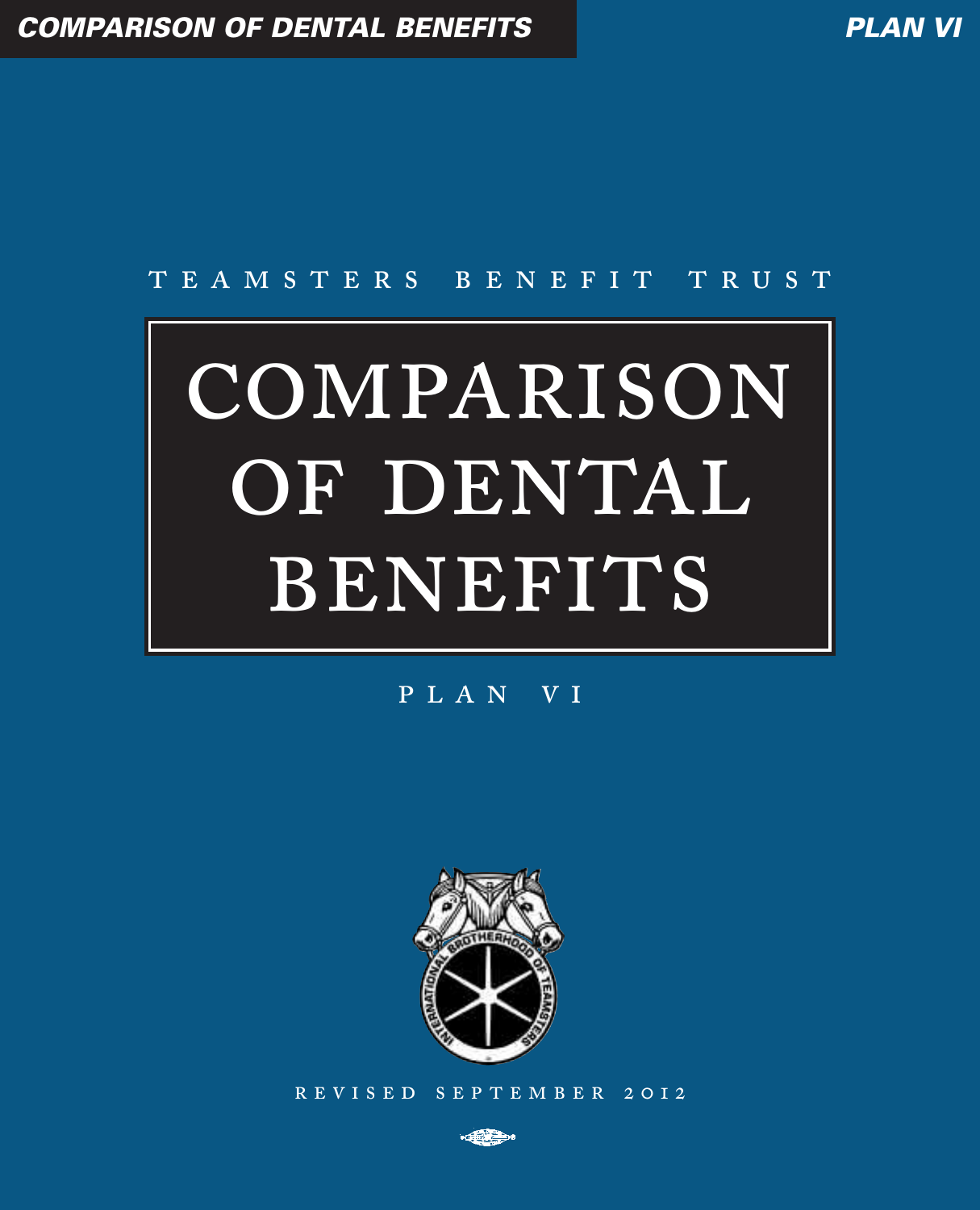# *COMPARISON OF DENTAL BENEFITS—PLAN VI*

This is a summary of dental benefits offered by each TBT dental option. For a more complete description of benefits through Option 1—the Indemnity Dental option, read the *Guide to Your Benefits* and *Summary of Coverage*. To request brochures for Option 2 or Option 3, the prepaid dental options, contact the TBT Plan Administration Office at (510) 796-4676 or (800) 533-0119.

You must complete the *Dental Option Form* (mailed to you with your TBT enrollment materials) to apply for dental coverage. New employees may only choose Option 2 (Bright Now! Dental) or Option 3 (Pacific Union Dental) until a waiting period is satisfied. Option 1 (the Indemnity Dental option) is not available until one year following your first Open Enrollment period, which begins 12 months after your initial hire date (unless you meet one of the exceptions listed on the back of your *Dental Option Form*). Coverage begins for you and your covered dependents only *after* you choose a dental option by returning your *Dental Option Form* to the TBT Plan Administration Office. Do not schedule dental services until you are sure your coverage is effective.

Option 1 coverage during first six months is limited to exams, x-rays, cleanings and simple fillings.

TBT's Open Enrollment takes place from January 1 through December 31. After your initial election of medical and dental options, you may change them once every 12 months. Open Enrollment change requests submitted on the approved change form are effective the first day of the second month following receipt of the change request. See the *Dental Option Form* for more information. Some restrictions apply—so be sure to check the dental section of the enclosed *Guide to Your Benefits*. If you have questions about eligibility or benefits, call the TBT Plan Administration Office at (510) 796-4676 or (800) 533-0119.

|                                                                                                                                            | <b>SELF-FUNDED OPTION</b>                                                                                                                                                                                                                                                       | PRE-PAID DENTAL OPTIONS                                                                                                               |                                                                                                                                              |
|--------------------------------------------------------------------------------------------------------------------------------------------|---------------------------------------------------------------------------------------------------------------------------------------------------------------------------------------------------------------------------------------------------------------------------------|---------------------------------------------------------------------------------------------------------------------------------------|----------------------------------------------------------------------------------------------------------------------------------------------|
| <b>BENEFITS</b>                                                                                                                            | <b>OPTION 1</b><br><b>INDEMNITY DENTAL</b><br>(Delta Dental)                                                                                                                                                                                                                    | <b>OPTION 2</b><br><b>BRIGHT NOW! DENTAL</b><br>(Newport Option)                                                                      | <b>OPTION 3</b><br><b>PACIFIC UNION DENTAL</b>                                                                                               |
| <b>CHOICE OF</b><br><b>DENTIST</b>                                                                                                         | You may choose any dentist,<br>but your out-of-pocket<br>expenses may be less if you<br>choose Delta dentists.                                                                                                                                                                  | You must choose a Bright Now!<br>Dental dentist unless<br>pre-authorized in writing<br>by the Plan.                                   | You must choose a Pacific<br>Union Dental dentist unless<br>pre-authorized in writing by<br>the Plan.                                        |
| PRE-<br><b>AUTHORIZATION</b><br><b>OF EXPENSES</b>                                                                                         | Pre-treatment estimate<br>required for covered services<br>of \$500 or more—or some or<br>all expenses are not paid.                                                                                                                                                            | Covered services must be<br>prescribed or authorized by<br>Bright Now! Dental dentist.                                                | Covered services must be<br>prescribed or authorized by<br>Pacific Union Dental dentist.                                                     |
| <i><b>DEDUCTIBLE</b></i>                                                                                                                   | \$100 per covered person<br>(except routine preventive care)                                                                                                                                                                                                                    | None                                                                                                                                  | None                                                                                                                                         |
| <b>CALENDAR YEAR</b><br><b>MAXIMUM</b>                                                                                                     | \$1,000 per covered person                                                                                                                                                                                                                                                      | None                                                                                                                                  | None                                                                                                                                         |
| <b>PREVENTIVE</b><br><i><b>CARE</b></i><br>Oral exam<br>Cleanings<br>Fluoride care<br>Extra exam/cleaning<br>during pregnancy<br>$X$ -rays | Payable twice per calendar<br>year: If Delta dentist, 80%<br>of all charges; if non-Delta<br>dentist, 70% of Usual,<br>Customary & Reasonable<br>(UCR) charges.                                                                                                                 | 100% paid; cleanings provided<br>once in six months.                                                                                  | 100% paid; cleanings provided<br>once in six months.                                                                                         |
| <i><b>BASIC CARE</b></i><br><b>Tooth extractions</b><br>Oral surgery<br>Fillings<br>Endodontic<br>Anesthesia<br>Periodontics               | Paid at 80% if Delta dentist;<br>if non-Delta dentist, 70% of<br>UCR charges.                                                                                                                                                                                                   | 100% for covered services.                                                                                                            | 100% for covered services.                                                                                                                   |
| <b>MAJOR CARE</b><br>Crowns & bridges<br>Gold fillings<br>Gold inlays/onlays<br>Dentures                                                   | Paid at 70% if Delta dentist;<br>if non-Delta dentist, 70% of<br>UCR charges; limits on some<br>services.                                                                                                                                                                       | 100% for covered services.                                                                                                            | 100% for covered services.                                                                                                                   |
| <b>ORTHODONTIA</b>                                                                                                                         | Not covered                                                                                                                                                                                                                                                                     | Copayment of \$1,800 to age 19;<br>\$2,450 age 19 and over<br>(full-banded two-year case)                                             | 100% after copayment of \$1,800<br>to age 19; \$2,450 age 19 and over<br>(full-banded two-year case) plus<br>start-up fees maximum of \$350. |
| <b>COPAYMENTS</b>                                                                                                                          | Payable by you for amounts<br>not covered.                                                                                                                                                                                                                                      | None except as noted for<br>orthodontia.                                                                                              | None except as noted for<br>orthodontia; \$25 charge for<br>no-shows or after-hours visits.                                                  |
| <b>CLAIM FORMS</b>                                                                                                                         | None unless non-Delta dentist                                                                                                                                                                                                                                                   | No claim forms                                                                                                                        | No claim forms                                                                                                                               |
| <b>APPEALS</b>                                                                                                                             | Contact Delta Dental at<br>(800) 765-6003 or (888) 335-8227.<br>If not resolved, refer to Guide<br>to Your Benefits for appeals<br>procedure.<br>Note: Coverage for new employees<br>for the first six months is limited<br>to exams, cleanings, x-rays and<br>simple fillings. | Contact Bright Now! Dental<br>at (714) 668-1300. If not<br>resolved, refer to Guide to Your<br><i>Benefits</i> for appeals procedure. | Contact Pacific Union Dental<br>at (800) 999-3367. If not<br>resolved, refer to Guide to Your<br>Benefits for appeals procedure.             |
|                                                                                                                                            |                                                                                                                                                                                                                                                                                 |                                                                                                                                       |                                                                                                                                              |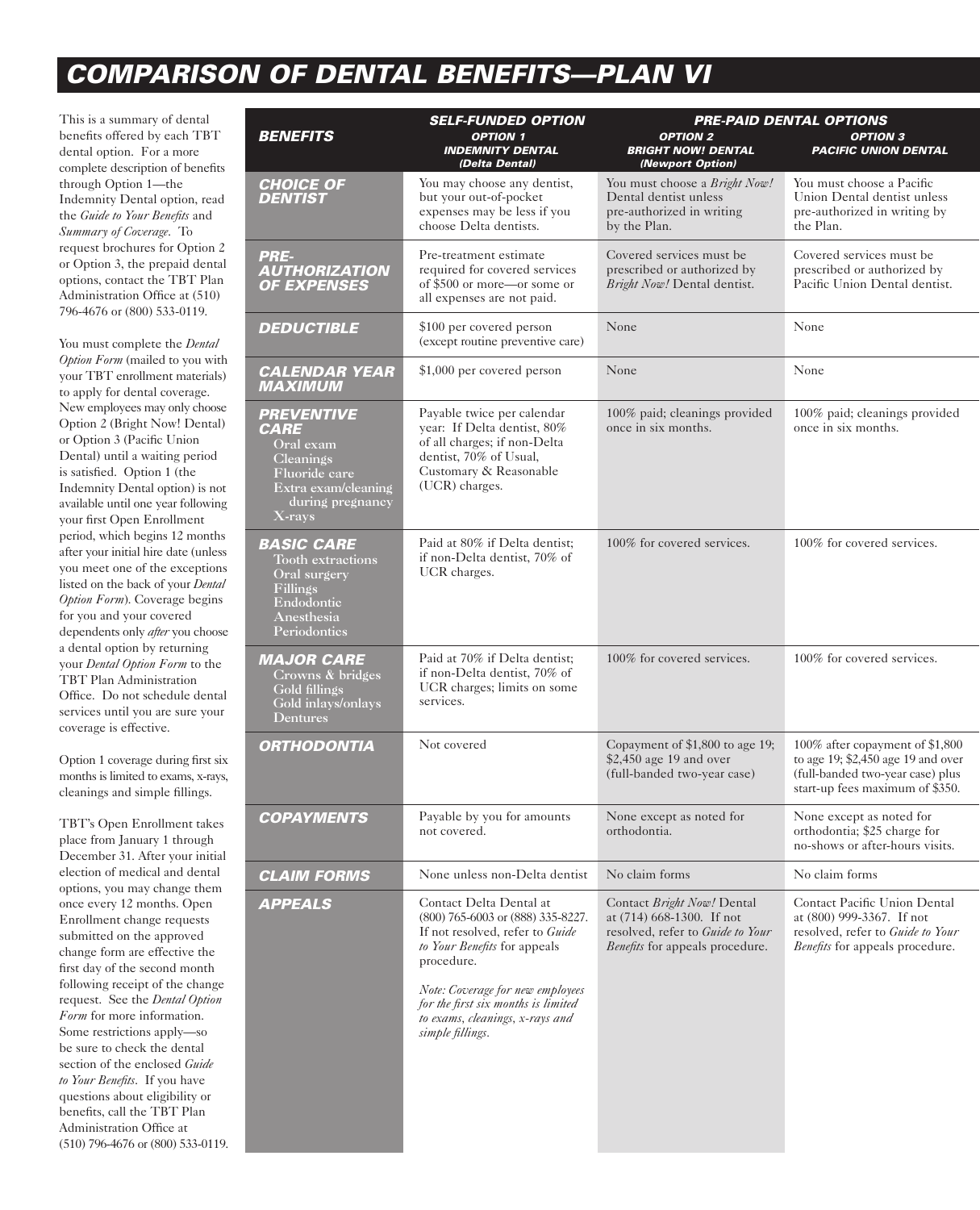## *OPTION 1—INDEMNITY DENTAL*

#### *Services Not Covered*

The Indemnity Dental option covers a wide variety of dental care services, but certain expenses are not covered. For your convenience, a list of limitations and exclusions is shown below. Check the *Guide to Your Benefits* and *Summary of Coverage* for any special rules or exceptions not mentioned below.

#### *Limitations*

- *1.*Benefits are not payable for more than two oral examinations, including office visits for examinations and specialist consultations (or a combination).
- *2.*Benefits are not payable for more than two prophylaxis, fluoride treatments or procedures that include cleanings in a calendar year.
- *3.*Bitewing x-rays are provided on request by the dentist, but no more than twice in any calendar year for children to age 18 or once in any calendar year for adults age 18 and over. Full-mouth x-rays are provided once in a five-year period.
- *4.*Sealant benefits include the application of sealants only to permanent first molars through age eight and second molars through age 15 if teeth are without caries (decay) or restorations on the occlusal surface. Sealant benefits do not include the repair or replacement of a sealant on any tooth within three years of its application.
- *5.*Crowns, caps, inlays, onlays and cast restorations are covered benefits on the same tooth only once every five years.
- *6.*For a standard cast chrome or acrylic partial denture or a standard complete denture, the Plan pays its copayment percentage of the dentist's fees allowance (the average amount charged by most participating dentists. A standard partial or complete denture is defined as a removable prosthetic appliance provided to replace missing natural, permanent teeth and which is constructed using accepted and conventional procedures and materials.)
- *7.*Prosthodontic devices are covered only once every five years, and only if there has been such an extensive loss of remaining teeth, or a change in supporting tissues, that the existing appliance cannot be made satisfactory.
- *8.*Treatment of Temporomandibular Joint Dysfunction (TMJ) must be authorized in advance and is limited to a lifetime maximum of \$1,000 after your copayment percentages are met. Covered expenses are paid at 50% if Delta dentist or 50% of UCR charges if non-Delta dentist. Covered expenses are payable at 50% for temporary repositioning appliance, occlusal guard, occlusal adjustment (complete) or removable metal overlay stabilizing appliance. Benefits are pre-approved based upon the treating dentist's documentation of the treatment plan and the need for the proposed treatment as determined by the Plan.
- *9.*If you select a more expensive plan of treatment than is customarily provided, or specialized techniques rather than standard procedures, Delta Dental will pay the applicable percentage of the lesser fee for the customary or standard treatment and the patient is responsible for the remainder of the dentist's fee. For example: a crown where an amalgam filling would restore the tooth; or a precision denture where a standard denture would suffice.
- *10.* Diagnostic casts are a benefit only when made in connection with subsequent orthodontic treatment covered by this Plan.

#### *Exclusions*

- *1.*Treatment before the patient was eligible for Plan benefits or after coverage terminates.
- *2.*Charges higher than those considered by the Plan to be Usual, Customary and Reasonable (UCR).
- *3.*Treatment that is not provided by a legally qualified dentist, except for services within the scope of a dental hygienist's license under a dentist's supervision.
- *4.*Treatment for injuries covered by Workers' Compensation or employer liability laws, or services that are paid by any federal, state or local government agency, except Medi-Cal benefits.
- *5.*Dental treatment for cosmetic purposes (unless the expense is necessary to repair damage from an accident only if such dental treatment takes place no later than two years from the date of the accident and while still eligible).
- *6.*Replacement of a crown, bridge or denture for which benefits were already paid by TBT within the past five years, unless the replacement of the crown, bridge or denture is made necessary by the initial placement of an opposing full denture or the extraction of natural teeth; or if the device is a stay plate or similar temporary partial bridgework and is being replaced by a permanent device; or the prosthesis is damaged beyond repair as a result of injury while in the mouth.
- *7.*Expenses for facings on crowns or pontics posterior to the second bicuspid.
- *8.*Temporary or permanent replacement of an existing prosthodontic device that could be made satisfactory.
- *9.*Orthodontic treatment.
- **10.** Medical treatment for conditions caused directly (and independently of all other causes) by external, violent and accidental means. Such conditions may be covered under your TBT medical option (see information in the *Guide to Your Benefits*).
- *11.* Treatment for conditions that are the result of hereditary or developmental defects, such as cleft palate, upper and lower jaw malformations, congenitally missing teeth and teeth that are discolored or lacking enamel.
- *12.* Treatment which (1) restores tooth structure that is worn, (2) rebuilds or maintains chewing surfaces that are damaged because the teeth are out of alignment or occlusion, or (3) stabilizes the teeth. Examples of such treatment are equilibration and periodontal splinting.
- *13.* Prescribed drugs (see the *Guide to Your Benefits*).
- *14.* Hospital costs and any other fees charged by a dentist for hospital treatment.
- *15.* Experimental procedures.
- *16.*Anesthesia (except general anesthesia given by a dentist for covered oral surgery procedures).
- *17.* Grafting tissues from outside the mouth to tissue inside the mouth (extraoral grafts).
- *18.*Fees for specialized techniques involving precision dentures, personalizing or characterization.
- *19.* Dietary planning.
- *20.* Training in oral hygiene or preventive dental care.
- 21. Treatment for services or oral surgeries that are covered under your TBT medical option.
- *22.* Hypnosis.
- *23.* Charges for failure to keep scheduled appointments.
- *24.* Expenses for which there is no legal obligation to pay.
- *25.*Adjustments or relining of a crown, bridge or denture within six months after it was first provided. This includes any supplies provided in connection with such procedure, except that x-rays and regular cleanings are not considered to be part of the dental procedure.
- *26.* Replacement of a crown, bridge or dentures that are lost or stolen.
- *27.* Treatment other than full dentures that are needed solely to change the vertical dimension of teeth.
- 28. Treatment for conditions or services otherwise limited or excluded by the Plan.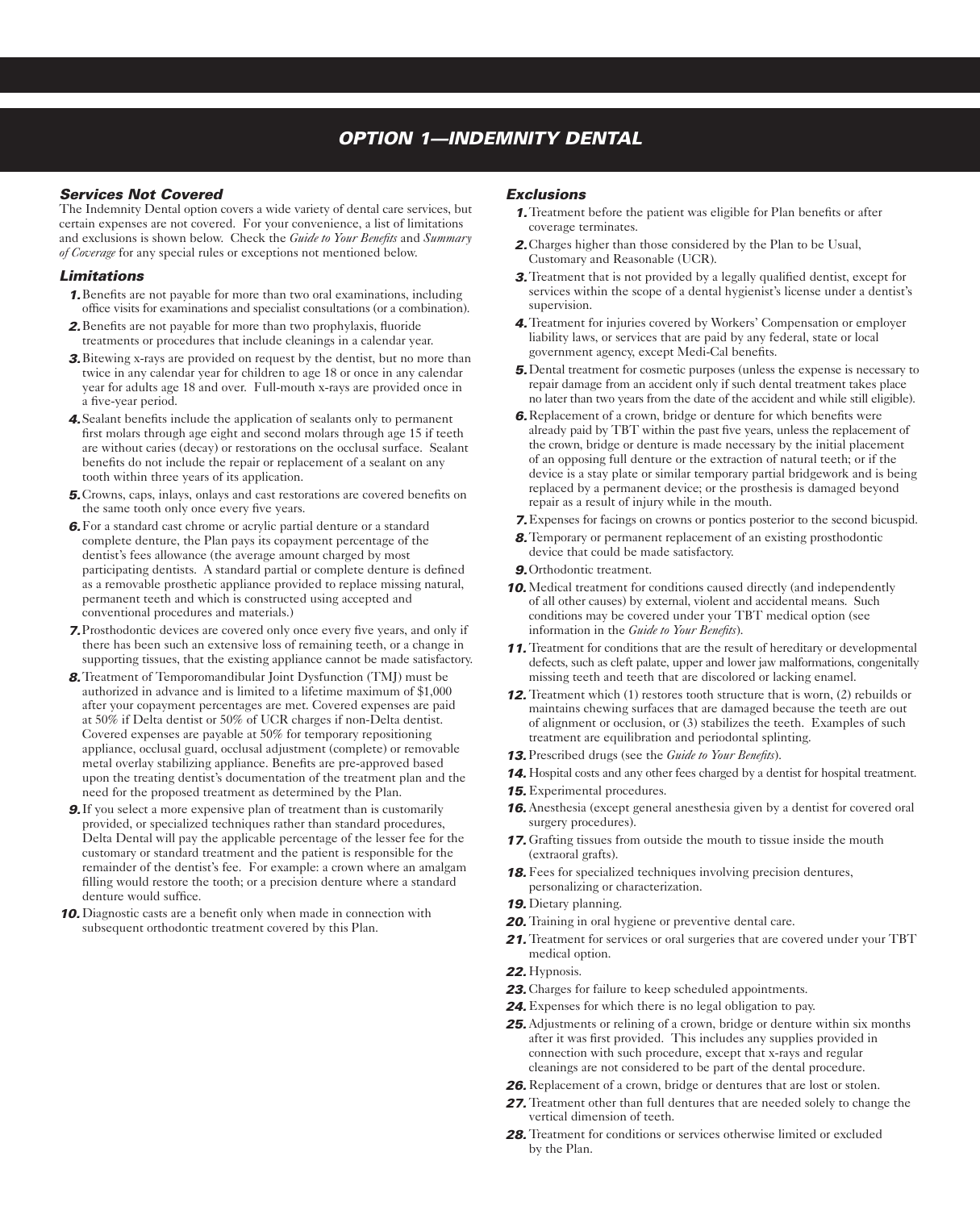# *TEAMSTERS BENEFIT TRUST (TBT)*

## *OPTION 2—BRIGHT NOW! DENTAL*

#### *Services Not Covered*

The *Bright Now!* Dental option covers a wide variety of dental care services, but certain expenses are not covered. For your convenience, a list of limitations and exclusions is shown below. Not all *Bright Now!* Dental limitations and exclusions are included here. Check the *Bright Now!* Dental brochures.

#### *Limitations*

- *1.*Prophylaxis—One cleaning in any six consecutive months.
- *2.*Full mouth x-rays—Once every three years unless required more often for specific diagnostic treatment.
- *3.*Fluoride treatment—Once every 12 months up to age 18 and only with cleanings.
- *4.*Restorations are limited to decay.
- *5.*Relines are permitted once per year.
- *6.*Crowns are allowable only where extensive coronal destruction is evident by x-rays or can be demonstrated by study models, and the tooth is beyond restoration with amalgam or composite resin.
- *7.*Replacement of crowns, bridges or dentures is limited to once in five years of the original date of placement.
- *8.*Fixed bridges are covered only when a removable partial cannot satisfactorily restore the case.
- *9.*Bridgework is allowed on fully erupted permanent teeth only.
- *10.* Subgingival scaling, periodontal curettage, recall or root planning are allowable only when need can be shown by x-rays or written report and are limited to four quadrants per calendar year.
- *11.* Space maintainers are allowable only where there is adequate space to permit eruption of permanent teeth. Appliances to hold space for missing permanent teeth are not covered benefits.
- *12.*Gold or porcelain restorations are not provided on primary teeth.

#### *Exclusions*

- *1.*Costs and services received from non-panel providers are not paid to you or the provider except as authorized in writing by *Bright Now!* Dental.
- *2.*Professional providers have the right to refuse treatment to a patient who continually does not follow a prescribed course of treatment.
- *3.*Specialty referral must be pre-authorized by *Bright Now!* Dental in writing.
- *4.*When more than one procedure may be considered, the Plan allows the least expensive procedure.
- *5.*Amalgam, composite or cement build-ups are not a separate benefit, but are considered part of the completed restoration.
- *6.*Composites or porcelain posterior to the second bicuspid are considered cosmetic and are not covered.
- *7.*Denture replacements (full or partial) are made only if existing denture is unsatisfactory and cannot be made satisfactory.
- *8.*Porcelain crowns posterior to the second bicuspid are considered cosmetic dentistry and are not covered.
- *9.*Dowel posts or pins are not covered except where insufficient coronal structure remains to retain the crown restoration.
- *10.*If the attending dentist determines teeth to have questionable, guarded or poor prognosis, endodontic treatment, periodontal surgery and crown or bridgework are not covered for such teeth. *Bright Now!* Dental allows for observation or extraction and prosthetic replacement only.
- *11.*Any services not listed as covered in *Bright Now!* Dental's printed materials are not covered.
- *12.* Services which the attending dentist considers as not necessary for the patient's dental health are not covered.
- *13.* Services for injuries or conditions covered by Workers' Compensation or employers' liability laws for accidental injuries are not covered.
- *14.* Services provided without cost by any city, county or other government agency are not covered.
- *15.* Services performed for cosmetic, elective or aesthetic purposes are not covered.
- *16.* Hospitalization, general anesthesia, analgesia, intravenous sedation or prescription drugs are not covered by *Bright Now!* Dental.
- *17.*Any procedures or services listed as a benefit that the *Bright Now!* Dental provider cannot perform due to the patient's general health, physical, behavioral or management problems, are not covered.
- *18.* Specialty referrals are not covered unless specifically pre-authorized or included.
- *19.* Replacement of teeth missing prior to this dental coverage becoming effective.
- *20.* Restoration of tooth structure lost due to erosion or abrasion is not covered.
- *21.* Replacement due to loss or theft of appliance is not covered.
- *22.* Dentures, partial dentures and reline allowances include adjustments for a six-month period following installation. Fees for specialized techniques involving precision dentures, personalization or characterization must be paid by the patient.
- *23.*Periodontal splinting is not covered.
- *24.*Oral surgery requiring the setting of fractures, dislocations or for orthodontic treatment is not covered by *Bright Now!* Dental. Check your TBT medical option for coverage.
- *25.*Any implantations, including fixed or removable prosthetics related to implants or experimental procedures, are not covered.
- *26.*Treatment for crown exposure and ligation and crown lengthening are not covered.
- *27.*Preventive extractions for orthodontic purposes or other instances requiring repairs following major neoplastic surgery are not covered.
- *28.* Services to treat congenital, hereditary or developmental malformations are not covered.
- *29.*Orthodontics other than specifically stated are not covered.
- *30.*Under any orthodontic benefits, treatment plans beginning before your TBT coverage was effective are not covered.
- *31.*Temporomandibular joint syndrome (TMJ), occlusal equilibration and TMJ-related orthodontics and night guards are not covered.
- *32.*Appliances or restorations needed to increase vertical dimension or restore the occlusion are not covered.

#### *Orthodontic Limitations and Exclusions*

- *1.*Once covered orthodontic benefits begin, patients may not change orthodontists. If the treating orthodontist retires or leaves the panel, *Bright Now!* Dental reassigns a new orthodontist.
- *2.*Cephalometric x-rays or tracings are not covered.
- *3.*Orthodontic, lost or broken appliances are not covered.
- *4.*Treatment already in progress when coverage begins is not covered.
- *5.*Changes in treatment caused by an accident are not covered. (See your TBT medical option for more information.)
- *6.*Extraction of teeth for orthodontic purposes is not covered.
- *7.*Surgical orthodontics, myofunctional therapy, cleft palate, micrognathia, macroglossia or hormonal imbalances are not covered.
- **8.** Treatment that extends beyond 24 months is subject to an office visit charge.
- *9.*Treatment for patients who continually do not follow a prescribed treatment plan are not covered.
- *10.*Broken appointment charges beyond one per year are charged to the patient.
- *11.*Participants or covered family members who are currently under orthodontic treatment with non-panel providers, are not eligible to enroll.
- *12.*Orthodontic benefits are only available to dependents up to age 19 (or to age 23 if a full-time student).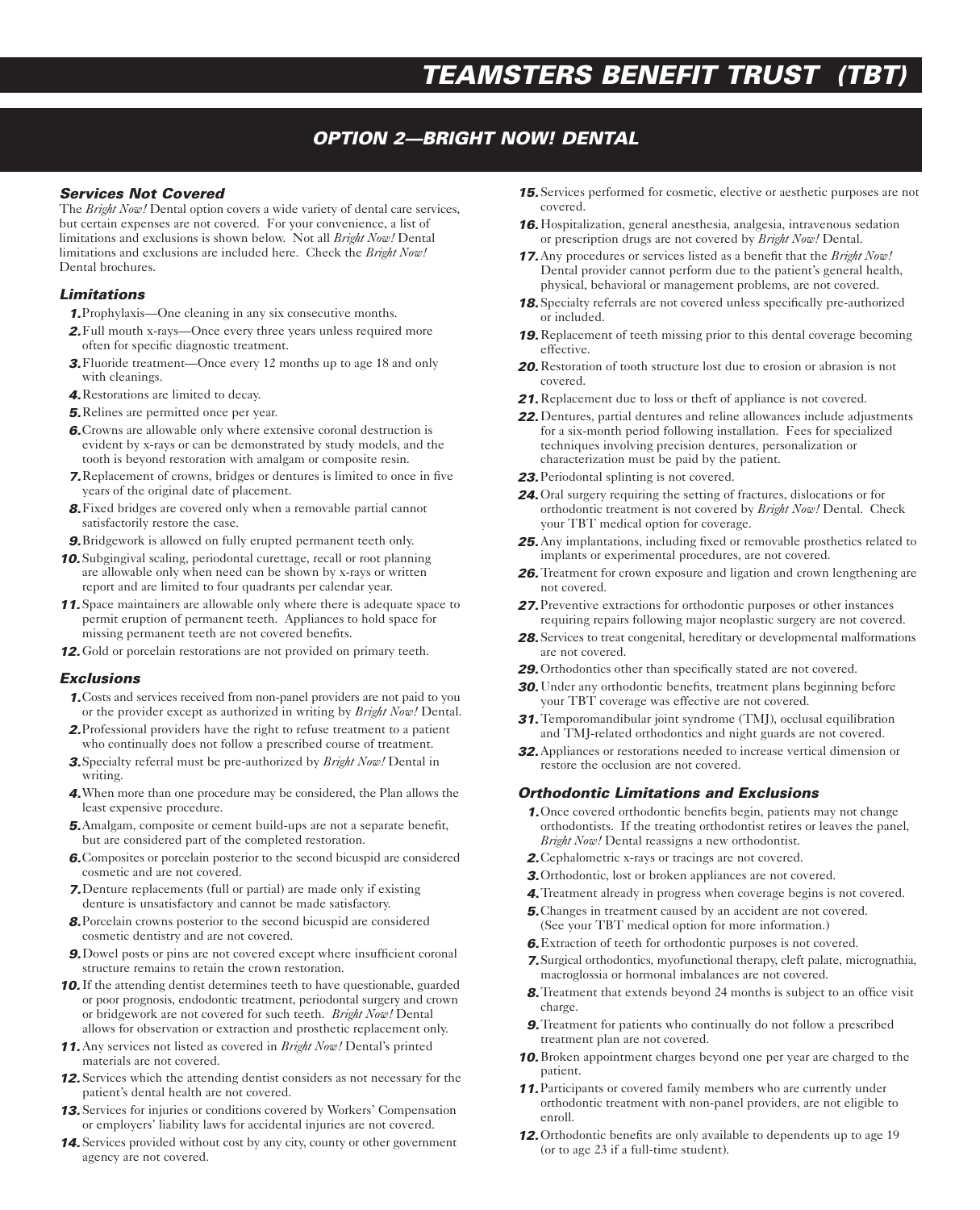## *OPTION 3—PACIFIC UNION DENTAL*

#### *Services Not Covered*

The Pacific Union Dental option covers a wide variety of dental care services, but certain expenses are not covered. For your convenience, a list of limitations and exclusions is shown below. Not all details are included here. Check Pacific Union Dental brochures for limitations and exclusions.

#### *Limitations*

- *1.*Prophylaxis is limited to one treatment each six-month period (includes periodontal maintenance following active therapy).
- *2.*Crowns, bridges and dentures (including immediate dentures) are not to be replaced within a five-year period from initial placement.
- *3.*Partial dentures are not to be replaced within any five-year period from initial placement, unless necessary due to natural tooth loss where the addition or replacement of teeth to the existing partial is not feasible.
- *4.*Denture relines are limited to one per denture during any 12 consecutive months.
- *5.*Replacement is provided for an existing denture, partial denture or bridge only if it is unsatisfactory and cannot be made satisfactory by reline or repair.
- *6.*Treatment for conditions is generally limited to conventional techniques and does not include splinting, hemisection implants, overdentures, grafting, precision attachments, duplicate dentures and bruxating appliances.
- *7.*Up to five units of crown or bridgework per arch are covered. Upon the sixth unit, the treatment is considered to be full mouth reconstruction. The patient is responsible for fees incurred for anything beyond the fifth unit.
- *8.*Periodontal treatments (root planing/subgingival curettage) are limited to four quadrants during any 12 consecutive months.
- *9.*Full mouth debridement (gross scale) is limited to one treatment in any 24 consecutive month period.
- *10.*Bitewing x-rays are limited to not more than one series of four films in any six-month period.
- *11.*Full mouth x-rays and/or panographic type films are limited to one set every 24 consecutive months. A full mouth x-ray is defined as a minimum of six periapical films plus bitewing x-rays.
- *12.* Sealant benefits include the application of sealants only to permanent first and second molars with no decay, with no restorations and with the occlusal surface intact, for first molars up to age nine and second molars and bicuspids up to age 14. Sealant benefits do not include the repair or replacement of a sealant on any tooth within three years of its application.
- *13.* Single unit cast metal and/or ceramic restorations and crowns are covered only when the tooth cannot be adequately restored with other restorative materials. Crown build-ups including pins are only allowable as a separate procedure in the exceptional instance where extensive tooth structure is lost and the need for a substructure can be demonstrated by written report and x-rays.
- *14.* Cosmetic dental care is limited to composite restorations on posterior teeth "distal to canines" when a PUD dentist determines treatment to be appropriate dental care. Composite restorations are covered on premolar facial surfaces.

#### *Exclusions*

- *1.*General anesthesia and the services of a special anesthesiologist, intravenous and inhalation sedation and prescription drugs.
- *2.*Dental conditions arising out of and due to enrollee's employment or for which Worker's Compensation is payable. Services that are provided to the enrollee by state government or agency thereof, or are provided without cost to the enrollee by any municipality, county or other subdivision, except as provided in Section 1373 (a) of the California Health and Safety Code.
- *3.*Treatment required by reason of war.
- *4.*Dental services performed in a hospital and related hospital fees.
- *5.*Treatment of fractures and dislocations.
- *6.*Loss or theft of fixed and removable prosthetics (crowns, bridges, full or partial dentures).
- *7.*Dental expenses incurred in connection with any dental procedures started after termination of eligibility for coverage; and dental expenses incurred for treatment in progress before coverage began (such as teeth prepared for crowns, root canals in progress, fixed and removable prosthetics).
- *8.*Any service that is not specifically listed as a covered expense.
- *9.*Procedures, appliances or restorations to correct congenitally and/or developmentally missing teeth or other congenital and/or developmental conditions, developmental malformations (including but not limited to cleft palate, enamel hypoplasia, fluorosis, jaw malformations, andodontia) and supernumerary teeth.
- **10.** Treatment/removal of malignancies, cysts over 1.25 centimeters, tumors or neoplasms.
- *11.* Dispensing of drugs not normally supplied in a dental office.
- *12.*Treatment as a result of accidental injury. Accidental injury is defined as damage to the hard and soft tissues of the oral cavity resulting from external forces to the mouth.
- *13.* Cases which in the professional opinion of the PUD attending dentist determine that a satisfactory result cannot be obtained or where the prognosis is poor or guarded.
- *14.* Dental services received from any dental office other than a PUD dental office, unless expressly authorized in writing by PUD or as cited under "Out of Area Emergency Treatment" in the Pacific Union Dental brochures.
- *15.*Prophylactic removal of asymptomatic, nonpathological impacted teeth, extractions for orthodontic purposes; surgical orthognatic procedures and crown exposure with ligation.
- *16.*Implant placement or removal, appliances placed on or services associated with implants, including but not limited to prophylaxis and periodontal treatment.
- *17.* Crown lengthening procedures.
- *18.* Replacement of long standing missing tooth/teeth in an otherwise stable dentition.
- *19.* Dental services and treatments for restoring tooth structure loss from wear, bruxism, attrition and/or erosion, changing or restoring vertical dimension, and full mouth reconstruction to enhance occlusion, diagnosis and/or treatment of the temporomandibular joint (TMJ).
- *20.* Dental services that cannot be performed in the PUD general dental office because of physical, medical or behavioral limitations of eligible dependents over the age of six years.

#### *Orthodontic Limitations and Exclusions*

- *1.*Start-up fees subject to additional combined charges not to exceed \$200.
- *2.*Start-up fees higher than \$200 for cephalometric x-rays, tracings and study models and photos are not covered.
- *3.*Orthodontic care prior to age ten or after the age of 19. Orthodontic cases extending beyond the 19th birthday are subject to loss of benefit residual obligation provision.
- *4.*Transfer of orthodontic provider for any reason in the middle of treatment.
- *5.*Any treatment rendered by any noncontracted orthodontic provider.
- *6.*Lost or broken appliances are not covered.
- *7.*Retreatment of orthodontic cases is not covered.
- *8.*Treatment in progress when you become eligible for dental coverage is not covered.
- *9.*Changes in treatment caused by an accident of any kind are not covered (see your TBT medical option).
- *10.* Extraction of teeth or surgical procedures for orthodontic purposes is not covered.
- *11.* Cases involving surgical orthodontics, myofunctional therapy, cleft palate, Temporomandibular Joint Dysfunction (TMJ), micrognathia, macroglossis, hormonal imbalances or Phase I orthodontic care are not covered.
- **12.** Treatment that extends beyond 24 months is subject to an office visit charge.
- *13.*Treatment for patients who continually do not cooperate with the orthodontist are not covered.
- *14.*Treatment for those patients who continually do not follow a prescribed treatment plan is not covered.